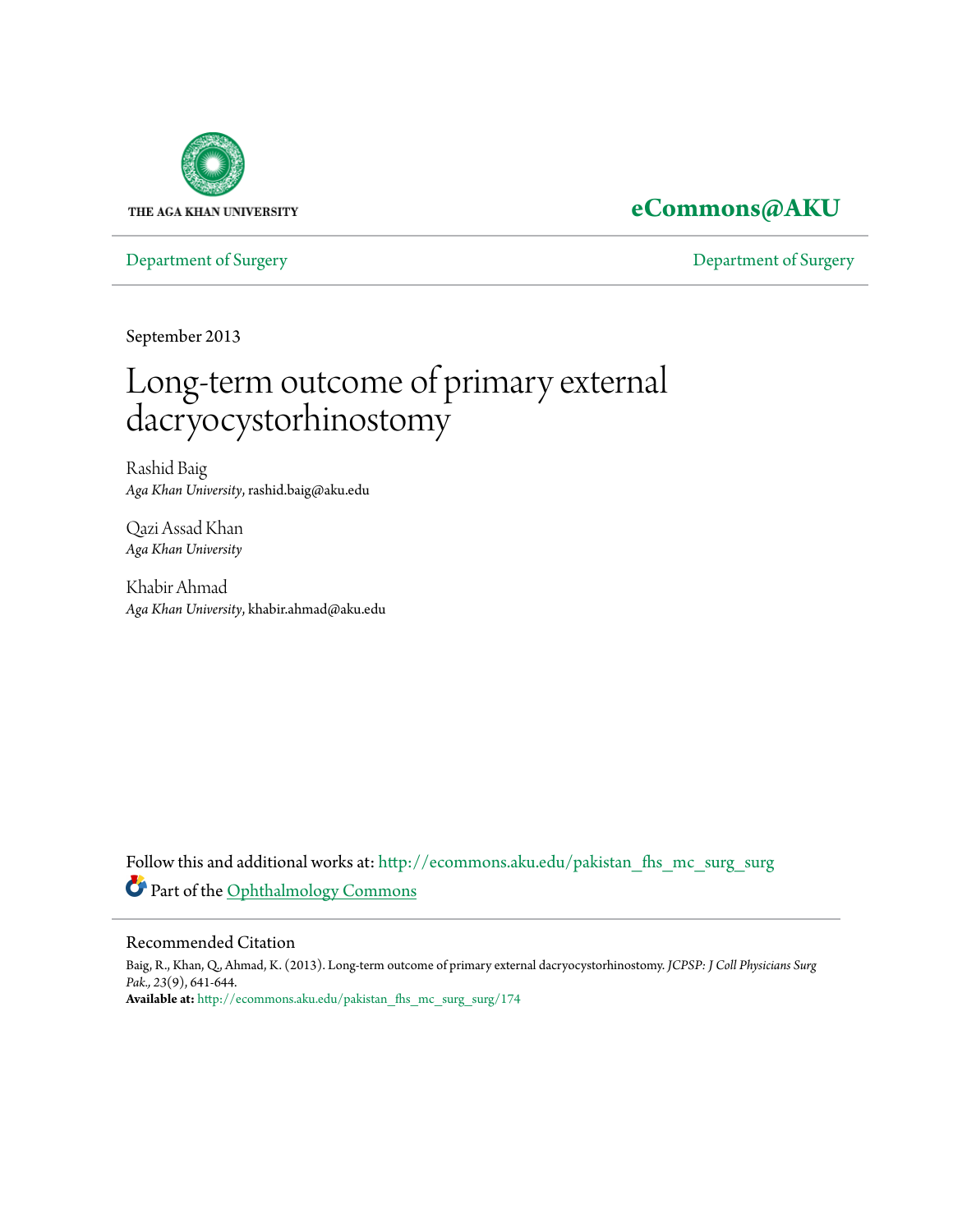## **Long-Term Outcome of Primary External Dacryocystorhinostomy**

Rashid Baig, Qazi Assad Khan and Khabir Ahmad

#### **ABSTRACT**

**Objective:** To assess the long-term functional outcome of external dacryocystorhinostomy (DCR) in terms of epiphora. **Study Design:** Single-group cohort study.

**Place and Duration of Study:** Section of Ophthalmology, The Aga Khan University Hospital, Karachi, from January 2000 to June 2010.

**Methodology:** This study included adults who underwent external DCR surgery at the AKUH during January 2000 to June 2010. The main outcome measure was the proportion of patients reporting to have developed epiphora after surgery. During the telephonic interviews participants were asked if they had a recurrence (symptoms such as watering or discharge) after surgery. Individuals answering in affirmative were asked when the symptoms started. Data on age at surgery, gender and pre-operative symptoms were collected from medical records. Recurrence-free curves were calculated according to the Kaplan-Meier method.

**Results:** A total of 44 persons who underwent DCR surgery were contactable by telephone in 2011 and all agreed to participate in the study. The mean age of the patients at the time of surgery was 48.0 ± 15.8 years. Overall, 38.6% (17/44) participants reported having developed epiphora after surgery. The overall median recurrence-free time was 1.7 years; there was no statistically significant difference in the median recurrence-free time between men and women.

**Conclusion:** The long-term functional outcome of external DCR surgery does not appear to be optimal and, in fact, far worse than the short-term results reported in the international literature.

**Key Words:** External dacryocystorhinostomy. Epiphora. Functional outcome.

#### **INTRODUCTION**

Dacryocystorhinostomy or DCR is a surgical procedure to remove the obstruction within the lacrimal drainage channels.1,2 The clinical manifestation of blocked nasolacrimal duct is epiphora or watering eyes. The site of blockage is usually the end of the duct. Since its first description by Toti in 1904,3 DCR surgery has undergone many modifications. However, external DCR remains the gold standard for the treatment of such obstruction.4 A new bypass channel is created by removing the intervening bone between the lacrimal sac and nasal cavity. The lacrimal sac is connected to the lining of the inside of the nose. Success is measured by two indicators: anatomic patency of the nasolacrimal system determined by saline irrigation and functional outcome defined as resolution of epiphora.5 Good outcome depends on the site of obstruction, etiology, any previous surgery, and surgeon's experience.4,6 However, the long-term outcome deteriorates overtime.7,8

While external DCR surgery is a routine procedure in ophthalmology units worldwide with good short-term

*Section of Ophthalmology, Department of Surgery, The Aga Khan University Hospital, Karachi.*

*Correspondence: Dr. Rashid Baig, Q-8, KDA Overseas Bungalows, Gulistan-e-Jauhar, Block 16-A, Karachi. E-mail: rashid.baig@aku.edu*

*Received: July 20, 2012; Accepted: April 27, 2013.*

results, there is very little data on the long-term outcome of this procedure. The most common measure of success of DCR used in previous studies has been the anatomic patency.5 However, in recent years, the importance of functional outcome after DCR has been recognized as an important end point since anatomic success is not always associated with functional success.<sup>1,4,9-13</sup> Although DCR is a routinely done eye surgical procedure, to-date no studies examining the long-term outcome have been published.

The aim of this study was to assess the long-term functional outcome of external DCR surgery performed at a tertiary hospital in Karachi, Pakistan.

#### **METHODOLOGY**

This was a follow-up observational study. Patients who underwent external DCR surgery at the Aga Khan University, Karachi, during January 2000 – June 2010 and were contactable by telephone in 2011 were eligible to participate in the study. The main outcome measure was the proportion of patients reporting to have developed epiphora after surgery. Success of treatment was defined as self-reported resolution of epiphora after surgery. During the telephonic interview, each participant was asked if he/she had a recurrence of symptoms such as watering or discharge after surgery and if yes, when was that. Data were also collected from medical records on the following variables: age at the time of surgery, gender, preoperative symptoms, and history of trauma.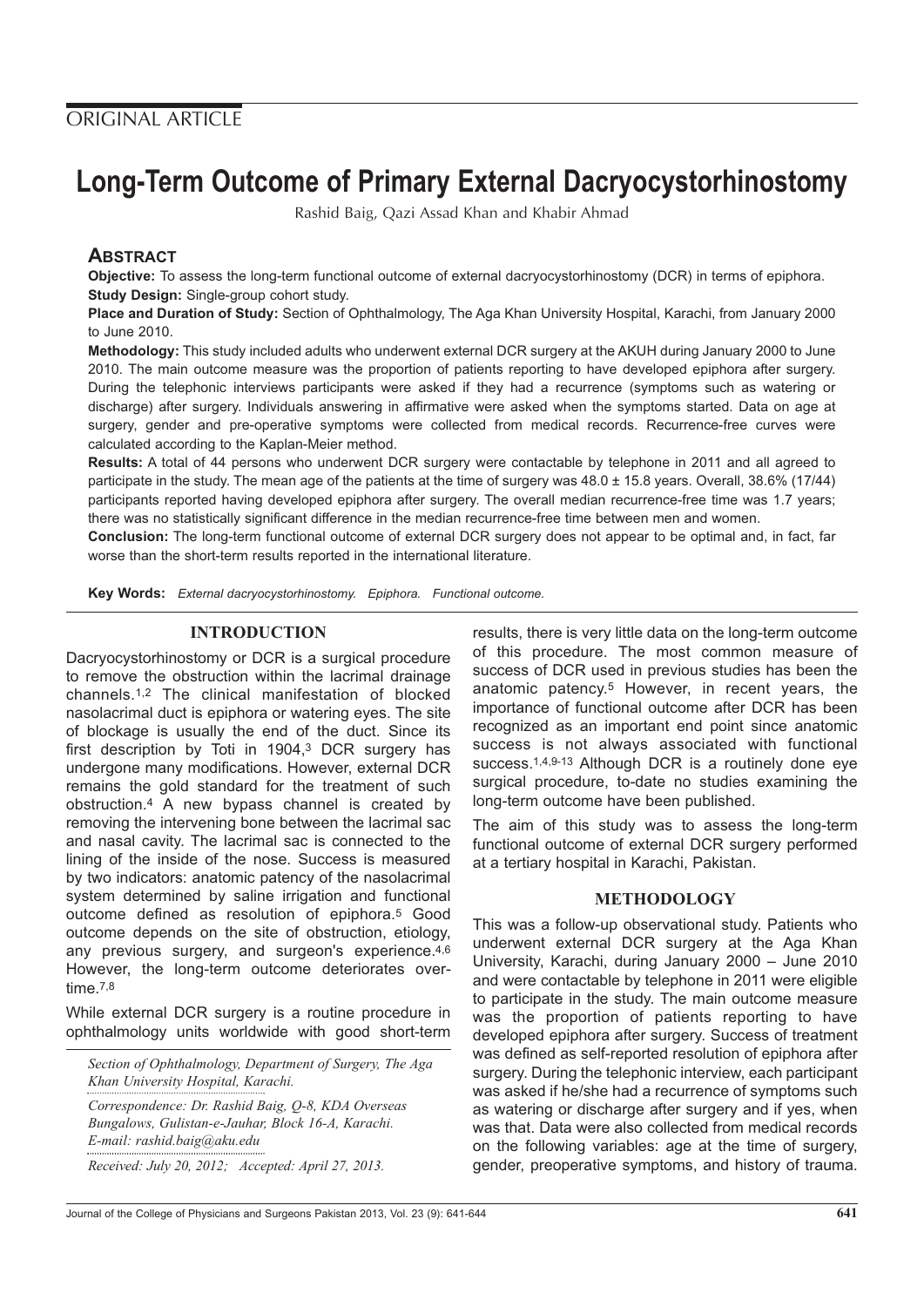Data were analyzed using STATA 10.1 (Stata Corporation, College Station, Texas). Recurrence-free curves were calculated according to the Kaplan-Meier method. Recurrence-free interval was defined as the time from DCR surgery to the time of initial recurrence of epiphora. A p-value of < 0.05 was considered statistically significant.

#### **RESULTS**

A total of 44 patients who had DCR surgery during the review period and who were contactable by phone in 2011. All of them participated in the study. Half of them  $(n = 22)$  were females (Table I). The mean age of study subjects at the time of surgery was  $48.0 \pm 15.8$  years, ranging from  $18 - 76$  years. Three  $(6.8\%)$  subjects had a history of trauma. Overall, 38.6% (17 subjects) reported having had recurrence (epiphora). The mean recurrence-free interval was 3.6 ± 3.5 years (Table II). The mean recurrence free interval was not significantly different between males and females: 3.9 ± 3.8 years vs.  $3.2 \pm 3.3$  years;  $p = 0.424$ . Similarly, the overall median recurrence-free interval was 1.7 years ranging from 0.1 to 11.3 years. There was no statistically significant difference in the median recurrence-free interval by gender ( $p = 0.546$ ).

Figure 1 shows the Kaplan Meier curve indicating the overall recurrence-free interval in years. The curve shows a sharp decline in the functional outcome from one month till 3 years after surgery, after which no

|                                | Number | Percent |
|--------------------------------|--------|---------|
| Age at DCR surgery (years)     |        |         |
| 18-39                          | 13     | 29.5    |
| 40-59                          | 20     | 45.5    |
| $\geq 60$                      | 11     | 25.0    |
| Gender                         |        |         |
| Male                           | 22     | 50.0    |
| Female                         | 22     | 50.0    |
| Symptoms at presentation*      |        |         |
| Epiphora                       | 43     | 97.7    |
| Purulent discharge             | 19     | 43.2    |
| Swelling at the medial canthus | 17     | 38.6    |
| Regurgitation                  | 13     | 29.5    |
| Cellulitis                     | 2      | 4.5     |
| Pain                           | 3      | 6.8     |
| History of trauma              |        |         |
| Yes                            | 3      | 6.8     |
| No                             | 41     | 93.2    |

**Table I:** Characteristics of study participants (n = 44).

patient had recurrence. Recurrence-free probability at one-year, 2 years and 3 years after surgery were 79.5%, 63.3% and 56.1%, respectively. Figure 2 shows the Kaplan Meier curves indicating recurrence-free interval in years by gender. The curves showed no significant difference in the risk of recurrence by gender ( $p = 0.819$ ).

#### **DISCUSSION**

This is the first study, to the authors' knowledge, on the long-term functional outcome of external DCR surgery. This study shows that the long-term outcome of DCR surgery is not likely to be optimal.

Despite the increasing popularity of endoscopic DCR surgery worldwide in recent years, primarily driven by







**Figure 2:** Survival curve (Kaplan-Meier) showing risk probability of developing symptoms among men and women after DCR surgery.

Table II: The mean and median follow-up time (years) and recurrence-free interval (years) among those who received DCR surgery (n = 44).

| Variable                     | Gender  | n  | Mean | <b>SD</b> | Median | Minimum | Maximum |
|------------------------------|---------|----|------|-----------|--------|---------|---------|
| Follow-up time (years)       | Male    | 22 | 5.6  | 3.7       | 5.0    | 1.2     | 11.5    |
|                              | Female  | 22 | 4.6  | 3.1       | 4.3    | 0.9     | 11.3    |
|                              | Overall | 44 | 5.1  | 3.4       | 4.8    | 0.9     | 11.5    |
| Recurrence-free time (years) | Male    | 22 | 3.9  | 3.8       | 2.2    | 0.1     | 11.3    |
|                              | Female  | 22 | 3.2  | 3.3       | 1.6    | 0.5     | 11.2    |
|                              | Overall | 44 | 3.6  | 3.5       |        | 0.1     | 11.3    |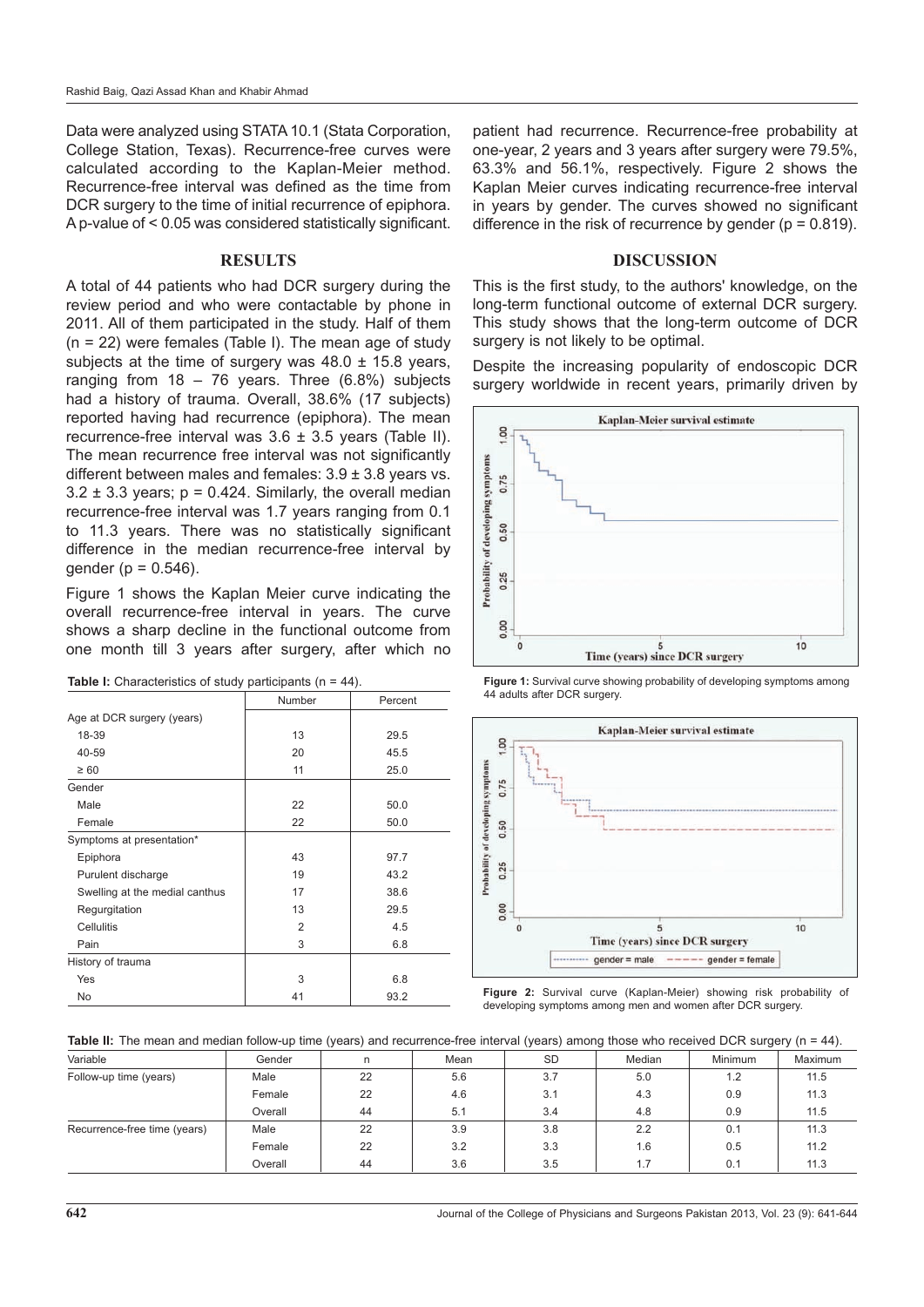| Author               | Year | Country     | Mean follow-up duration<br>(range) in months | Sample size | Successful outcome<br>(resolution of epiphora) |               |
|----------------------|------|-------------|----------------------------------------------|-------------|------------------------------------------------|---------------|
|                      |      |             |                                              |             | Number                                         | $\frac{0}{0}$ |
| Tarbet <sup>14</sup> | 1995 | <b>USA</b>  | 52 months (range 12-108)                     | 93          | 74                                             | 79.6          |
| Ibrahim <sup>5</sup> | 2001 | UK          | 40 months (range, 11-63)                     | 110         | 42                                             | 38.2          |
| Mirza <sup>11</sup>  | 2002 | UK          | 9 months (range, 3-15)                       | 49          | 41                                             | 83.7          |
| Dolman <sup>6</sup>  | 2003 | Canada      | 12 months (NA)                               | 153         | 138                                            | 90.2          |
| Mansour <sup>4</sup> | 2005 | Netherlands | NA (range, 12-60 months)                     | 83          | 52                                             | 62.7          |
| Yigit <sup>7</sup>   | 2007 | Turkev      | 12 months (NA)                               | 55          | 38                                             | 69.1          |
| Lester <sup>9</sup>  | 2008 | UK          | 9 months (range 3-15)                        | 49          | 41                                             | 83.7          |
| Leong <sup>9</sup>   | 2010 | UK          | 16.8 months (range, 3-36)                    | 31          | 22                                             | 71.0          |
| Current study        | 2011 | Pakistan    | 61 months (range, 11-138)                    | 44          | 27                                             | 61.4          |

**Table III:** Functional outcome of DCR surgery: comparison of the present study with previous studies.

 $NA = Not available$ 

some of the disadvantages of external DCR surgery (e.g., cutaneous scar and bleeding), the latter remains the gold standard for the treatment of nasolacrimal duct obstruction to relieve epiphora because it has a shorter operative time, is easy to learn and cost-effective.

A comparison of the present study with previous studies, 1,9-15 that used a similar definition of functional outcome (i.e., resolution of epiphora) is shown in Table III. Four of listed studies were conducted in UK and one each in the United States, Canada, Netherlands and Turkey. The present sample size is within the range of what has been previously reported (Table III). DCR is not a very frequently done surgical procedure and, therefore, achieving a sufficiently large sample size is a challenge. One striking feature of the available literature on functional outcome of DCR surgery has been the wide variation in the length of follow-up period among the different studies.<sup>1,9-15</sup> Of the studies we reviewed. three did not have complete information about the length of follow-up.9,11,12 The remaining had different lengths of follow-up, with follow-up period ranging from 7 months to 108 months.1,10,13-15 The rate of successful functional outcome in this study was 61.4% (mean follow-up duration: 61 months) which is within the range (38.1% to 94.1%) observed in previous studies. Generally, the greater the mean length of follow up period, the lower was the rate of successful functional outcome. For example, Tarbet and Custer<sup>14</sup> assessed the long-term outcome of DCR surgery subjectively through a telephone survey in 153 patients in the United States. Responses were obtained from 93 patients. Of these, 79.6% had successful functional outcome (average follow up duration: 52 months, range  $12 - 108$  months). Similarly, Mansour and colleagues<sup>9</sup> sent a postal questionnaire to 139 patients who had undergone external DCR surgery to assess their functional outcome. Complete data were received for 83 persons of whom 52 (62.7%) had successful functional outcome. The follow-up duration ranged from 12 to 60 months.

The outcome of external DCR surgery can be measured by both anatomical and functional indicators. However, functional outcome is what matters to patients. It is being increasingly recognized that anatomic patency does not always translate into good functional outcome. Some patients with an anatomically patent nasolacrimal system still have epiphora symptoms. Hence, the functional outcome alone provides a good picture regarding DCR outcome.9 Previous studies assessing the functional outcome of DCR surgery have used faceto-face or telephone interviews; or postal questionnaire surveys.<sup>1,9-15</sup> In this study, the questionnaire was administered via telephone interview. While telephone interviews compared with face-to-face interviews have certain advantages in terms of cost and convenience, most of the phone numbers were not answered when called several times at varying times of day and on varying days of the week. A total of 289 persons with known phone numbers were contacted, but we were only able to complete 44 telephonic interviews. All those who could be reached via a residential or mobile phone number agreed to participate in the study. It was not possible to ascertain how representative these respondents were of all 289 who underwent DCR surgery during the 11-year review period. Another limitation of our study was that we could not assess factors predictive of outcome such as the site of obstruction and surgeons' skills. Despite these limitations, this study provides evidence that the functional outcome of external DCR surgery deteriorates with time and the long-term functional outcome of this procedure is not optimal. Adequately sized longterm follow up research is needed to confirm this hypothesis.

#### **CONCLUSION**

The long-term functional outcome of external DCR surgery does not appear to be as optimal as the shortterm outcome. Generally, the greater the length of follow-up duration, the lower the success rate.

#### **REFERENCES**

1. Leong SC, Karkos PD, Burgess P, Halliwell M, Hampal S. A comparison of outcomes between non-laser endoscopic endonasal and external dacryocystorhinostomy: single-center